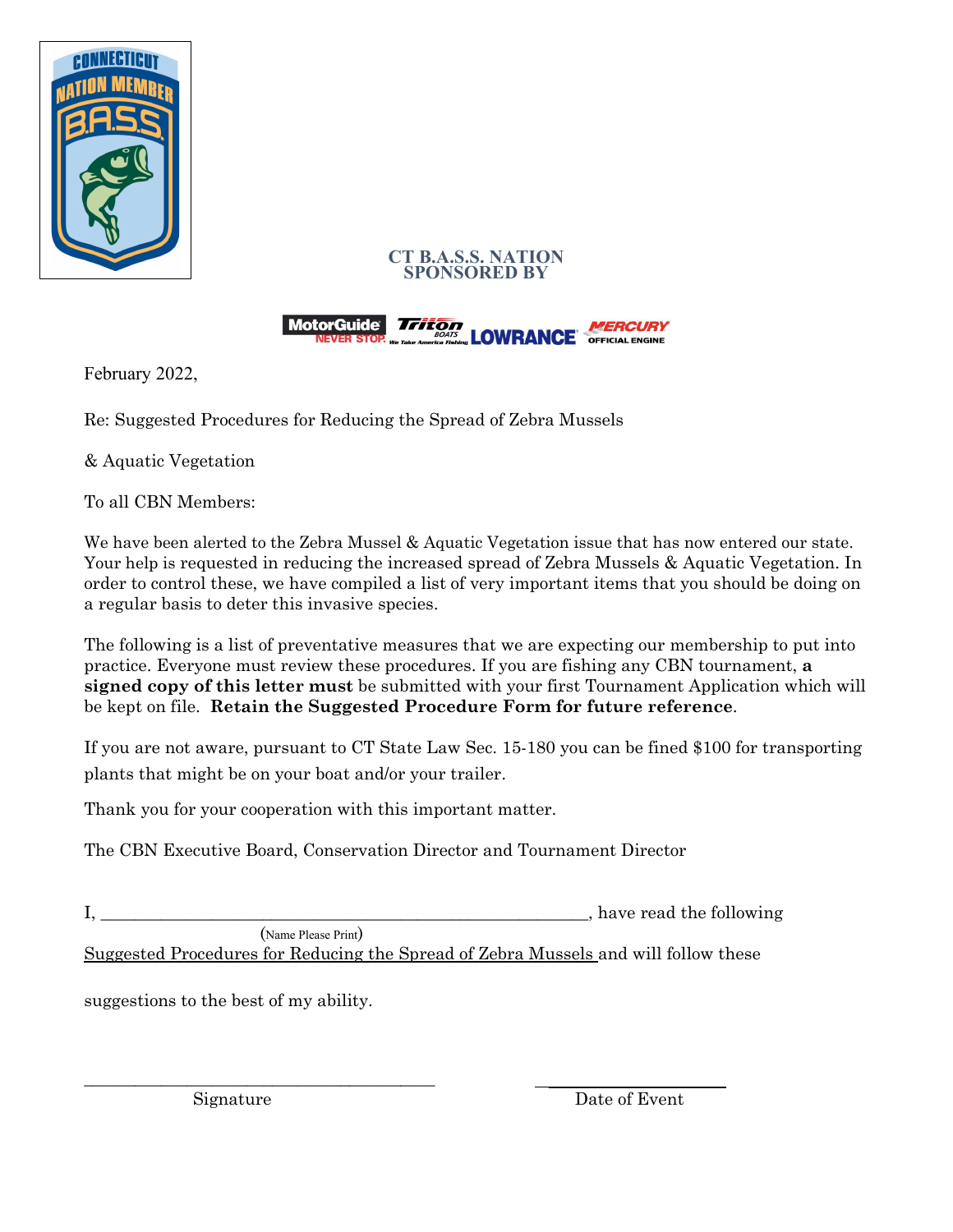## **Suggested Procedures for Reducing the Spread of Zebra Mussels**

Courtesy of Protect Your Waters www.protectyourwaters.net

- 1. Inspect and Remove Before leaving any body of water, it is important to examine all your equipment, boats, trailers, clothing, boots, buckets etc
	- $\Box$  Remove any visible plants, fish or animals.
	- $\Box$  Remove mud and dirt since it too may contain a hitchhiker.<sup>\*</sup>
	- $\Box$  Remove even plant fragments as they may contain a hitchhiker.<sup>\*</sup>
	- □ Do not transport any potential hitchhiker, even back to your home. Remove and leave them at the site you visited.

\*The larvae (immature form) of an animal can be so tiny that you cannot see it. However, it can live in mud, dirt, sand, and on plant fragments.

- 2. **Eliminate water from all equipment before transporting anywhere-**Much of the recreational equipment used in water contains many spots where water can collect and potentially harbor these aquatic hitchhikers. Thus, make sure that you:
	- $\Box$  Eliminate all water from every conceivable item before you leave the area you are visiting.
	- □ Remove water from motors, jet drives, live wells, boat hulls, scuba tanks and regulators, boots, waders, bait buckets, seaplane floats, swimming floats.
	- $\Box$  Once water is eliminated, follow the cleaning instructions listed below.
- 4. **Clean and dry anything that came in contact with the water**(boats,**.** trailers, equipment, dogs, boots, clothing, etc.). Basic procedures include:
	- $\Box$  Use hot (< 40° C or 104° F) or salt water to clean your equipment.
	- $\Box$  Wash your dog with water as warm as possible and brush its coat.
	- $\Box$  The following recipes are recommended for cleaning hard-to-treat equipment that cannot be exposed to hot water:
		- o Dipping equipment into 100% vinegar for 20 minutes will kill harmful aquatic hitchhiker species.
		- $\circ$  A 1 % table salt solution for 24 hours can replace the vinegar dip. This table provides correct mixtures for the 1 % salt solution in water:

| $-\$  | Cups of        |
|-------|----------------|
| Water | Salt           |
| 5     | 2/3            |
| 10    | $1\frac{1}{4}$ |
| 25    | 3              |
| 50    | 61/4           |
| 100   | 12 2/3         |